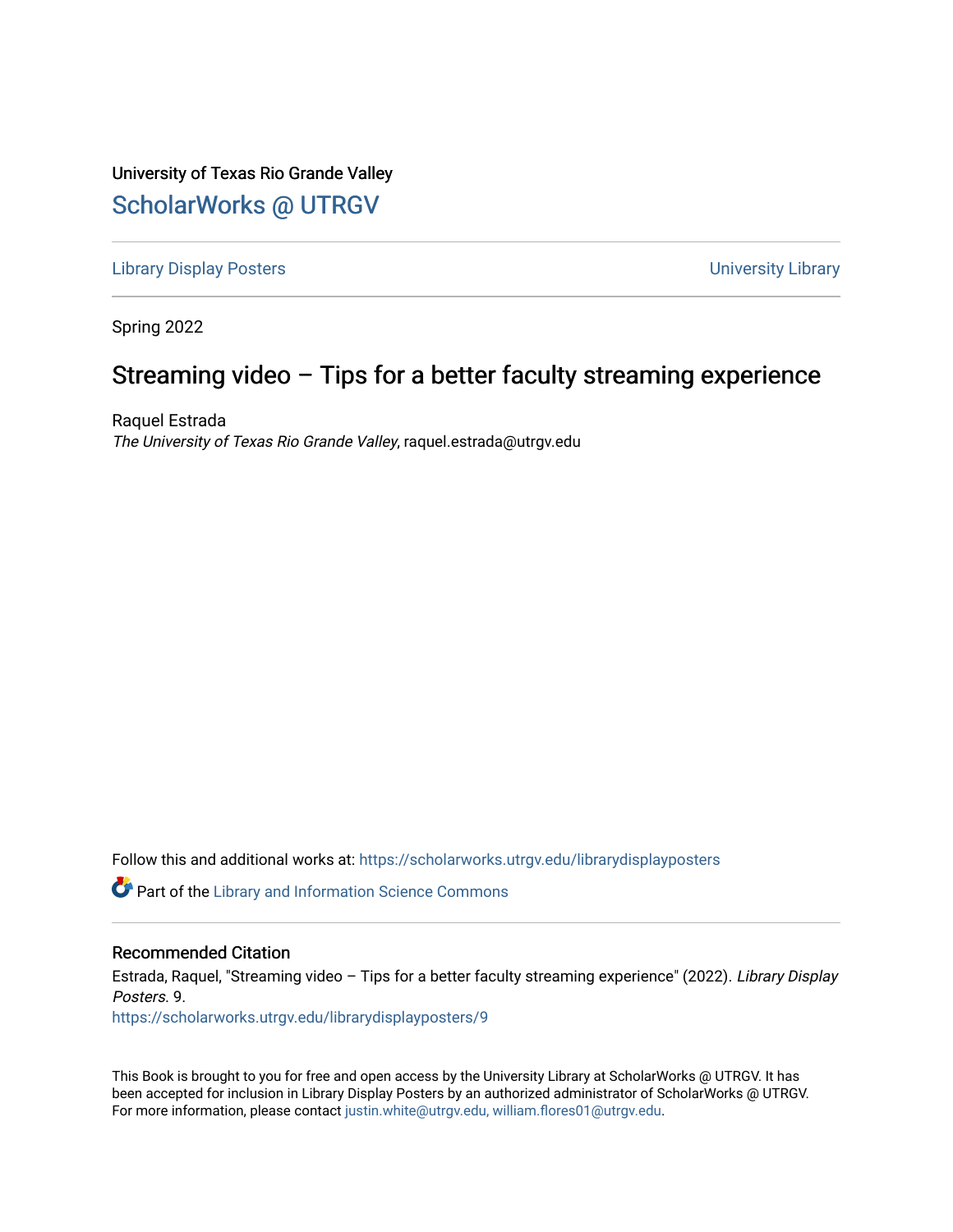## **Streaming Video @ University Library**



AVON, KANOPY, and SWANK are our primary providers for streaming films. These relevant and complementary streaming resources allow us to provide access to a diverse set of films from documentaries to top studio films.



Request specific films from KANOPY or SWANK for your courses. Films are licensed for 1 year and are approved based on several factors including available funding, cost, use, and availability in other formats.



Don't forget to renew requested films to avoid a break in coverage.



**K**

**S** 

**N**

**K**

**N**

**O**

**P**

Visit our **[streaming](https://utrgv.libguides.com/streamingvideo) video guide** to get the latest information regarding streaming video at the library or to learn about our other video content.

# **AVON**

Academic Video Online (AVON) contains more than 62,000 video titles covering anthropology, business, counseling, film, health, history, music and more.

Coverage – The library has immediate access to all the films.

Access [Academic](https://www.utrgv.edu/library/redirect/academicvideoonline.htm) Video Online (AVON)

KANOPY is a video streaming solution offering over 26,000 documentaries, feature films and training videos from thousands of producers. **Access [Kanopy](https://www.utrgv.edu/library/redirect/kanopy.htm)** 

- Coverage KANOPY is on request basis. The library will have access only to licensed films.
- Requesting Films Request films by using KANOPY's title request form. Approved requests will be licensed for 1 year. Priority is given for course materials.
- Renewal To avoid a break in [coverage](https://utrgv.co1.qualtrics.com/jfe/form/SV_d76gNjHAZ5qHK9n) submit renewal requests using the library media request form. **Public Performance Rights (PPR) - Some films in KANOPY have PPR. These have the PPR logo on** 
	- the film landing page.

SWANK Digital Campus provides a customizable academic streaming library of over 25,000 feature films, documentaries and foreign films. Films are for class use only. Access SWANK Digital [Campus](https://www.utrgv.edu/library/redirect/swank.htm)

- Coverage The library has immediate access to all films in the TOP 1000 Collection.
- **WA** [Requesting](https://swankmp.clickhelp.co/articles/#!instructor-guide/instructor-accounts) Films - Requesting films is limited to faculty. Request films by creating an instructor account, locate the film, and submit a request. Films are licensed for 1 year. To comply with licensing, we require how the film will be used in the course be included in the request. Requests that do not comply with licensing requirement will be rejected.
	- Renewal To avoid a break in [coverage](https://utrgv.co1.qualtrics.com/jfe/form/SV_d76gNjHAZ5qHK9n) submit renewal request using the library media request form.
	- Public Performance Rights (PPR) SWANK films do not have PPR.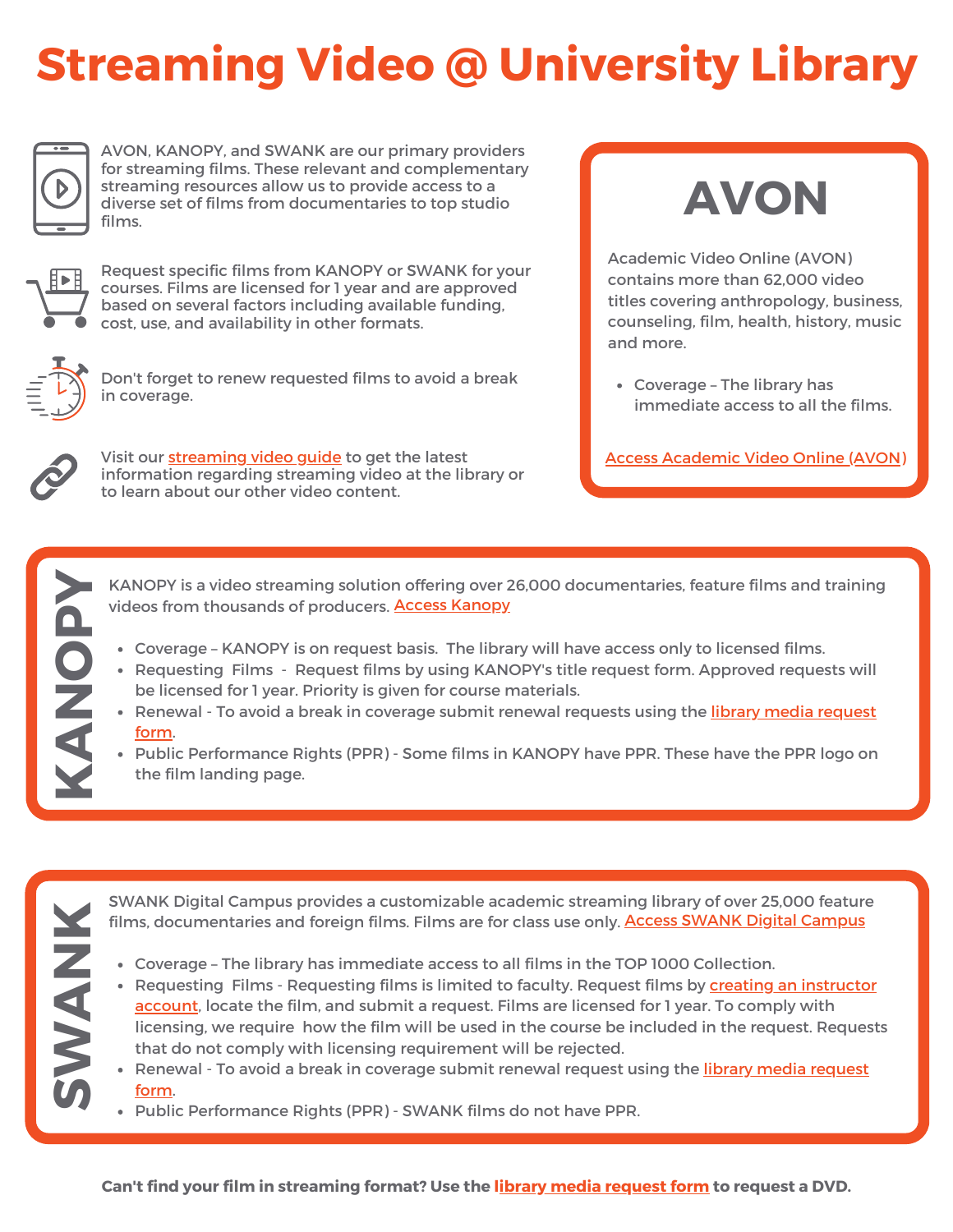## **Streaming Video @ University Library Tips For A Better Faculty Streaming Experience**



#### **1 CREATE AN [INSTRUCTOR](https://swankmp.clickhelp.co/articles/#!instructor-guide/instructor-accounts) ACCOUNT**

Create an instructor account to access licensed and unlicensed content. Use your account to submit requests for unlicensed films.



#### **2 SWANK DIGITAL CAMPUS [PLATFORM](https://www.utrgv.edu/library/redirect/swank.htm)**

Familiarize yourself with the student (public) and instructor views of the platform as well get to know available content.



#### **3 [REQUEST](https://swankmp.clickhelp.co/articles/#!instructor-guide/request-titles) A TITLE**

Faculty can request films not in the Top 1000 [Collection.](https://www.utrgv.edu/library/redirect/swank.htm)

- All films are requested using SWANK instructor account.
- Films are [licensed](https://www.utrgv.edu/library/redirect/swank.htm) for 1 year.
- Films are approved based on several factors including available funding, cost, use, and [availability](https://www.utrgv.edu/library/redirect/swank.htm) in other formats.



#### **4 RENEW YOUR TITLE [REQUEST](https://utrgv.co1.qualtrics.com/jfe/form/SV_d76gNjHAZ5qHK9n)**

To avoid a break in coverage submit [renewal](https://utrgv.co1.qualtrics.com/jfe/form/SV_d76gNjHAZ5qHK9n) request using the library media request form.



#### **5 [STREAMING](https://utrgv.libguides.com/streamingvideo/home) VIDEO GUIDE**

Visit our [streaming](https://utrgv.libguides.com/streamingvideo) video guide to get the latest information regarding streaming video at the library.



SWANK Digital Campus provides a customizable academic streaming library of over 25,000 feature films, documentaries and foreign films from the largest movie studios, including Walt Disney, Warner Bros., Paramount, NBCUniversal, Columbia Pictures, Lions Gate, MGM, Miramax and many more. The wide range of titles ensures all academic departments can find the movies needed for their classroom to promote active and engaged learning. Swank films are for class use only and as such these films do not have public performance rights.

- Coverage The library has immediate access to all films in the TOP 1000 Collection. These films have been selected based on what faculty/schools are selecting the most from the database and as such the films on this list will vary year to year.
- Public Performance Rights SWANK Digital Campus films do not have public performance rights as they are intended for course use only.
- To comply with licensing, we require for how the film will be used to be included in the request. Requests for films that do not comply with licensing requirement will be rejected. To avoid delays with your request, please be thorough in your response.

#### Access SWANK Digital Campus [Platform](https://www.utrgv.edu/library/redirect/swank.htm)

If you're at home or off-campus, you will be prompted to enter your UTRGV credentials before accessing our electronic resources.